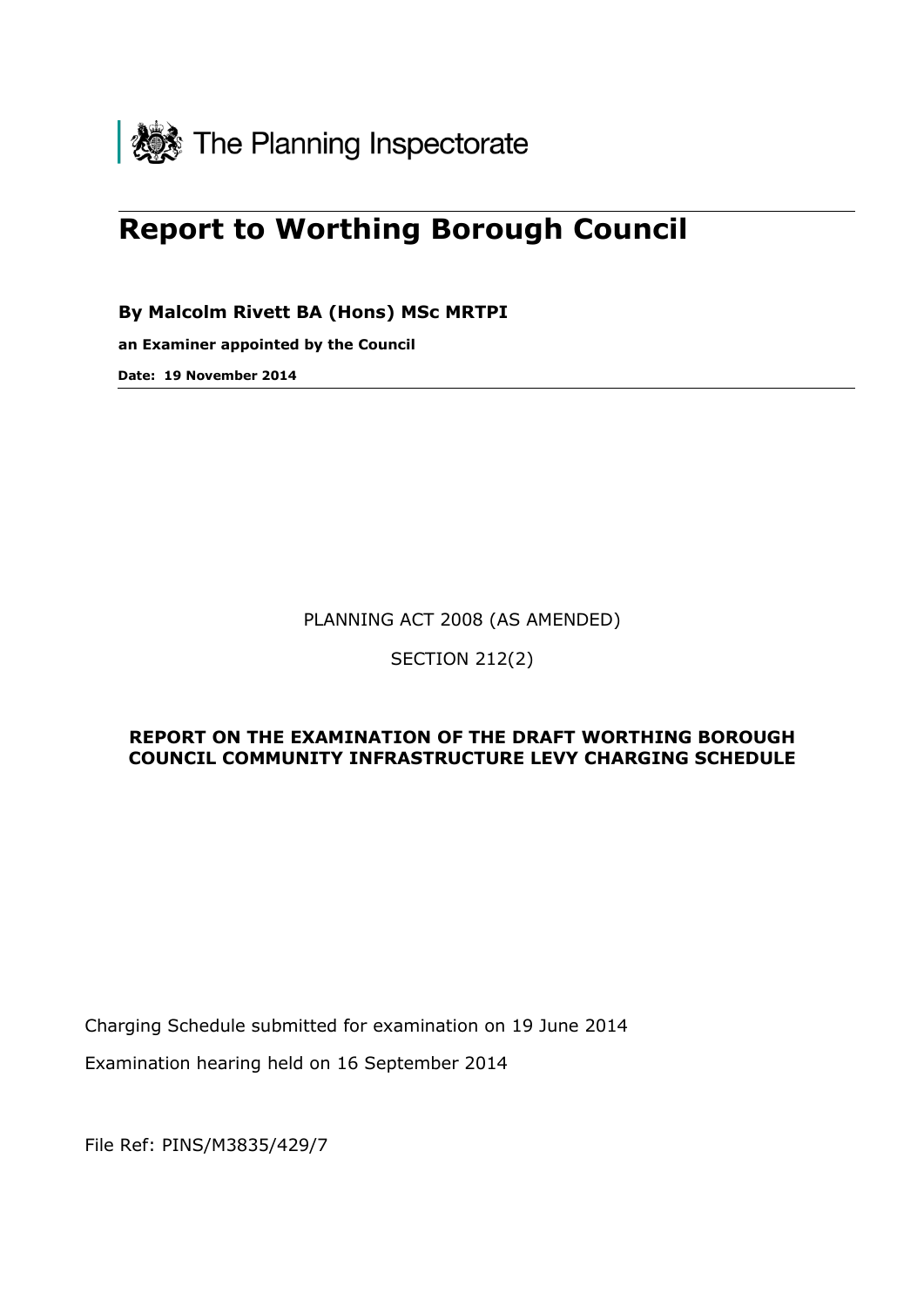# **Non-Technical Summary**

This report concludes that, subject to modification, the Worthing Borough Council Community Infrastructure Levy Charging Schedule provides an appropriate basis for the collection of the levy in the area. The Council has sufficient evidence to support the schedule and can show that the levy is set at a level that will not put the overall development of the area at risk.

Two modifications are needed to meet the statutory requirements. These can be summarised as follows:

- Setting a nil rate for residential development in low value areas, as defined in the *October 2013 CIL Viability Assessment*, in order that CIL does not threaten the viability of such development in these areas;
- Excluding ancillary car parking from the retail development to be the subject of the retail CIL charge, in order that the levy does not threaten the viability of retail development incorporating such facilities.

The specified modifications recommended in this report are based on matters discussed during the public hearing sessions.

# **Introduction**

- 1. This report contains my assessment of the Worthing Borough Council Community Infrastructure Levy (CIL) Charging Schedule in terms of Section 212 of the Planning Act 2008. It considers whether the schedule is compliant in legal terms and whether it is economically viable as well as reasonable, realistic and consistent with national guidance: the Department of Communities and Local Government's *Planning Practice Guidance – Community Infrastructure Levy*.
- 2. To comply with the relevant legislation the local charging authority has to submit a charging schedule which sets an appropriate balance between helping to fund necessary new infrastructure and the potential effects on the economic viability of development across the Borough. The basis for the examination, on which a hearing session was held on 16 September 2014, is the submitted schedule of 19 June 2014 (Document CD05/02) which is not materially different from the document published for public consultation on 6 March 2014.
- 3. The Council proposes a rate of £100 per sq m for residential (C3) development and £150 per sq m for retail (A1-A5) development.

#### **Is the charging schedule supported by background documents containing appropriate available evidence***?*

*Infrastructure Planning Evidence*

4. The *Worthing Borough Council Core Strategy* (CS) was adopted in April 2011.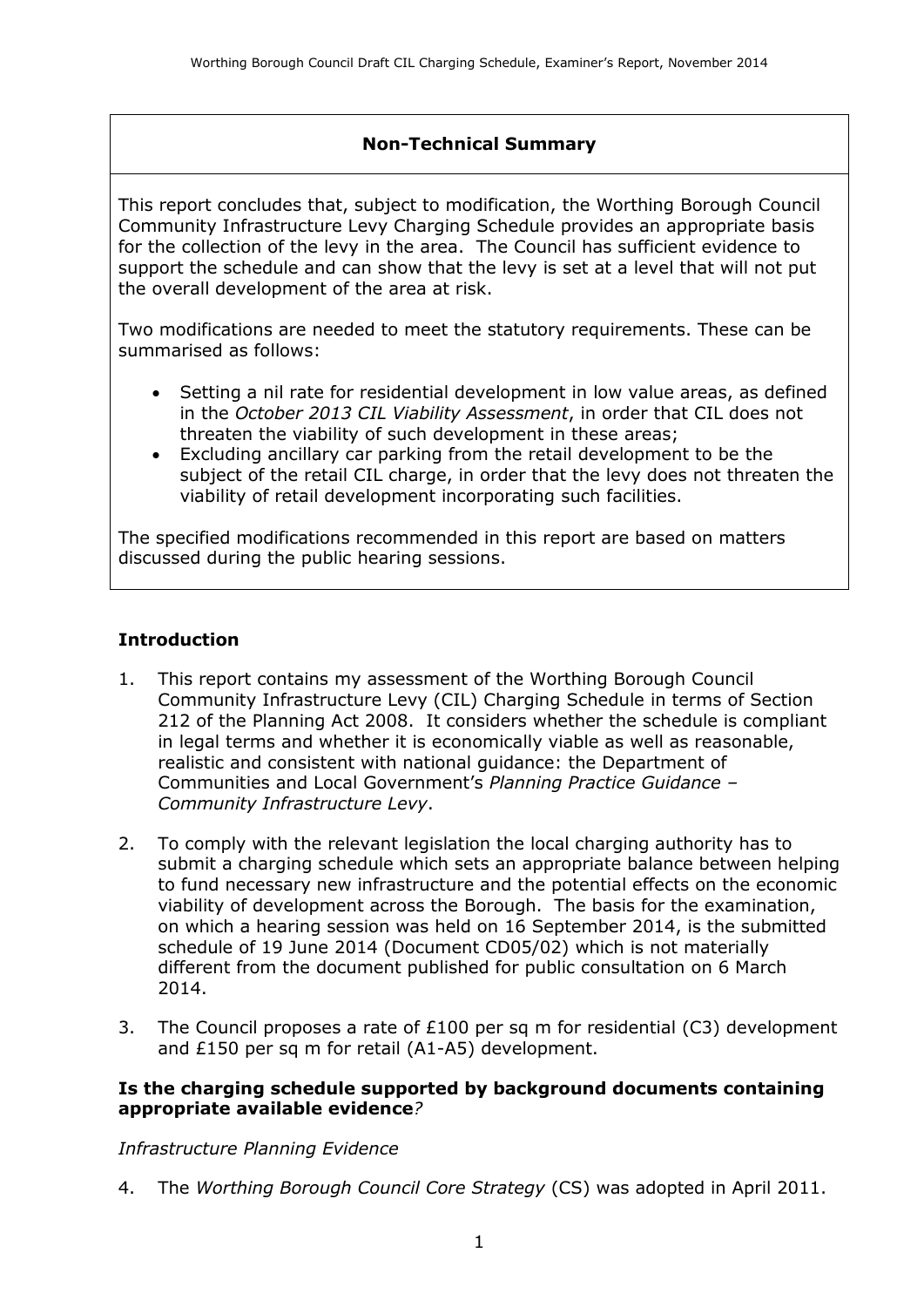Regeneration is the strategy's key focus with strategic development proposed at West Durrington and 12 areas of change identified as major regeneration priorities in the period to 2026. New housing is proposed to be provided at an average rate of 190 dwellings per year<sup>1</sup> and Worthing town centre's retail offer is to be transformed through a Master Plan. The plan also seeks to retain existing employment opportunities and promotes environmental protection as a key priority.

- 5. Supporting the CS is the September 2010 *Infrastructure Delivery Plan* (IDP). This identifies the infrastructure necessary to support the development and regeneration envisaged by the CS in terms of transport, housing, education, health, green infrastructure/leisure, flood defences and the identified development sites. It also indicates (where known) the cost and potential sources of funding for the necessary infrastructure. The May 2013 *Infrastructure Funding Gap Review* identifies that, taking account of other sources of funding, there is a funding gap of approximately £83.6m in relation to 43 IDP schemes which would be potentially eligible/suitable for CIL funding.
- 6. The *October 2013 CIL Viability Assessment* estimates that CIL revenue to 2026 would be in the order of £16.9m and, thus, the proposed charge would make only a modest contribution towards meeting the likely funding gap. Nonetheless, the figures demonstrate the need to levy CIL.

#### *Economic Viability Evidence*

- 7. The Council commissioned a *CIL Viability Assessment*, dated December 2012, which formed the evidence base supporting its Preliminary Draft Charging Schedule of January 2013. In response to consultation (and changes in CIL Regulations) the *October 2013 CIL Viability Assessment* was prepared evidencing the Draft Charging Schedule of March 2014, which then, subject to some non-material modifications, became the submission Draft Charging Schedule of June 2014. To correct some identified errors, and in response to representations and my own *Matters and Questions for the Examination*, the Council undertook further appraisals (CD06/9-13) in support of the *October 2013 CIL Viability Assessment*, which were published on 8 September 2014.
- 8. The assessment uses a residual appraisal model to assess a range of types of residential and commercial development likely to come forward in Worthing during the CS plan period. The assessment assumes that CIL contributions will be funded from the gross residual value of the land on which it is constructed, which represents the value of the development less the costs of the development and the developer's profit. The difference between the gross residual value and the threshold land value is the margin available for developer contributions (ie CIL and also Affordable Housing and other s106 contributions) – the threshold land value being the minimum value at which the landowner will sell the land. The assessment assumes that a reasonable threshold land value is the existing use value of the land plus 50% of the increase in its value resulting from the planning permission for its

j  $1$  The Core Strategy provides for 200 dwellings per year during the plan period; the 190 dwellings per year figure, to the end of the plan period, reflects delivery in the plan period years prior to the Strategy's adoption.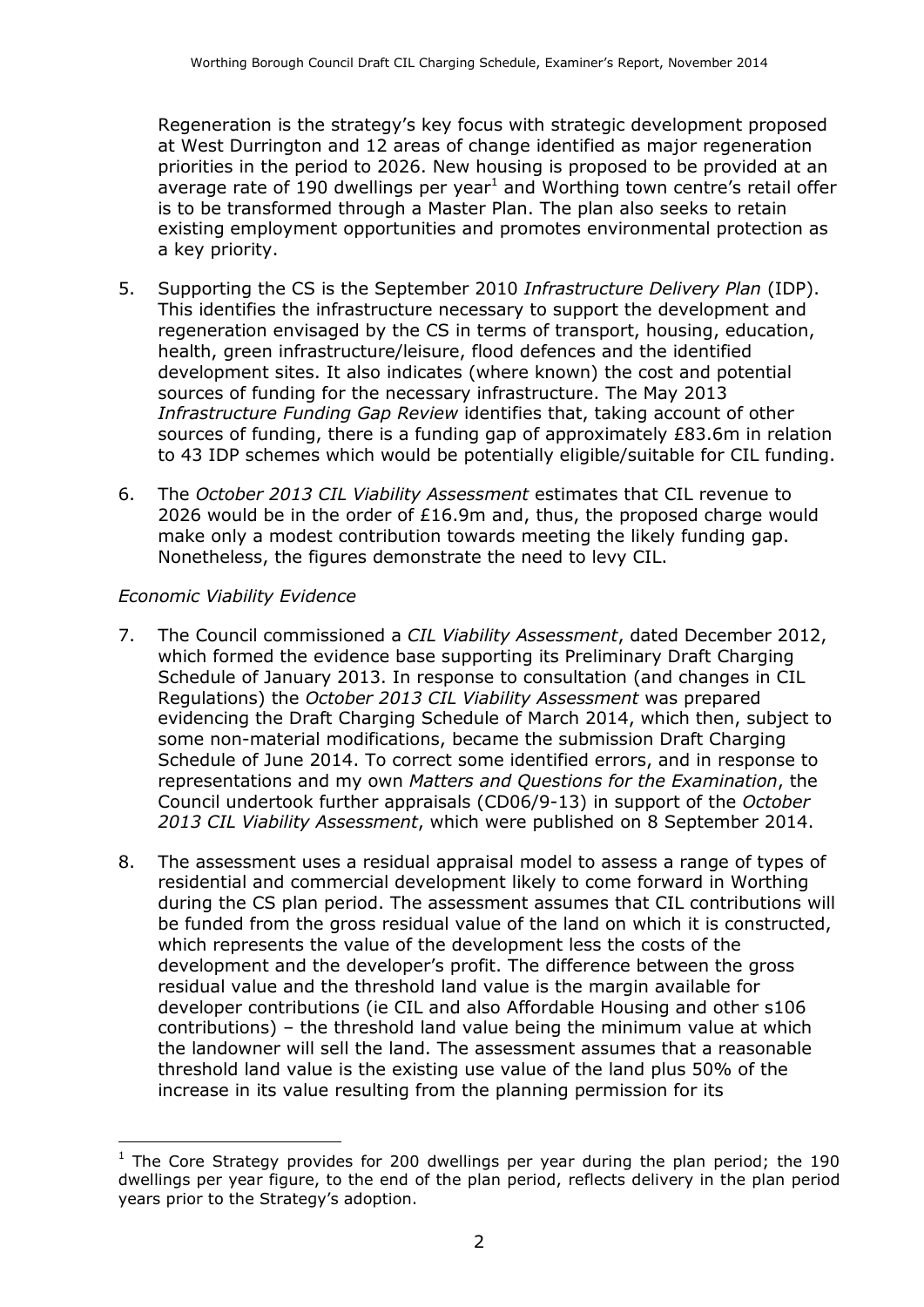development. In effect, it is assumed that the increase in the value of the land resulting from the planning permission is shared equally between the landowner and the local authority/community, in the form of CIL and other developer contributions.

- 9. I recognise, as expressed at the hearing, that many landowners have traditionally secured considerably more than 50% of the increase in the value of land, and indeed that, elsewhere, some are continuing to do so even where CIL has been introduced. It is also the case that earlier in its preparation of the CIL schedule the Council had assumed that landowners would secure a 60% share. However, none of this is convincing evidence that in Worthing a 50% share would "shock the market" or result in a significant number of sites not coming forward for development which would otherwise have done so. Inevitably, depending upon their individual circumstances, some landowners would require more than a 50% share in order to sell their land whilst others would willingly accept less. On this basis I conclude that, as an average, a 50% share is a reasonable assumption and that it represents an appropriate balance between the desirability of funding infrastructure through CIL and the potential impact on the viability of development.
- 10. With specific reference to actual land prices considerably higher than those assumed in the appraisals, it is argued by many that the CIL rates should be based on historic market values rather than the threshold land value. However, historic market values (reflected in the form of a 'sense check' in the assessment by the "Market Comparable" appraisals) will have been affected by the wide variety of circumstances applicable at the time and these may have changed or no longer be relevant. Moreover, and crucially, historic market values will not have been influenced by CIL as they are likely to be if and when CIL is in place. All in all I conclude that the Council's approach of assuming that land can be bought at the current use value plus a 50% share of the uplift value arising from the relevant planning permission is a sound one.
- 11. The assessment is informed by the *Land and Property Valuation Study*, which identifies land and property values in three sub-areas of the Borough for each type of development, whilst the *Construction Cost Study* provides the evidence base on construction costs, including professional fees, warranties, statutory fees and contingencies. The appraisals take account of the CS's affordable housing policy (30% on sites of 15 of more dwellings) and an assumed cost for on-going s106 contributions. Whilst the appraisals do not include an allowance for abnormal costs, I concur with the Council that the more significant such costs are appropriately reflected in the land price, whilst the "buffer" between the maximum viable level of CIL identified and the actual rate proposed would, in most instances, cover the cost of less significant 'abnormals'.
- 12. The Council's evidence that, historically, s106 costs for residential development have averaged £1,596 per dwelling is comprehensive and convincing, notwithstanding the cited examples of individual schemes where there have been considerably higher s106 costs. Given the Council's statement at the hearing that the majority of residential scheme s106 costs have been formula-based education, open space and transport related contributions, all of which would in future be funded by CIL, the assumption that post-CIL ongoing s106 costs would average £500 per dwelling is a reasonable one.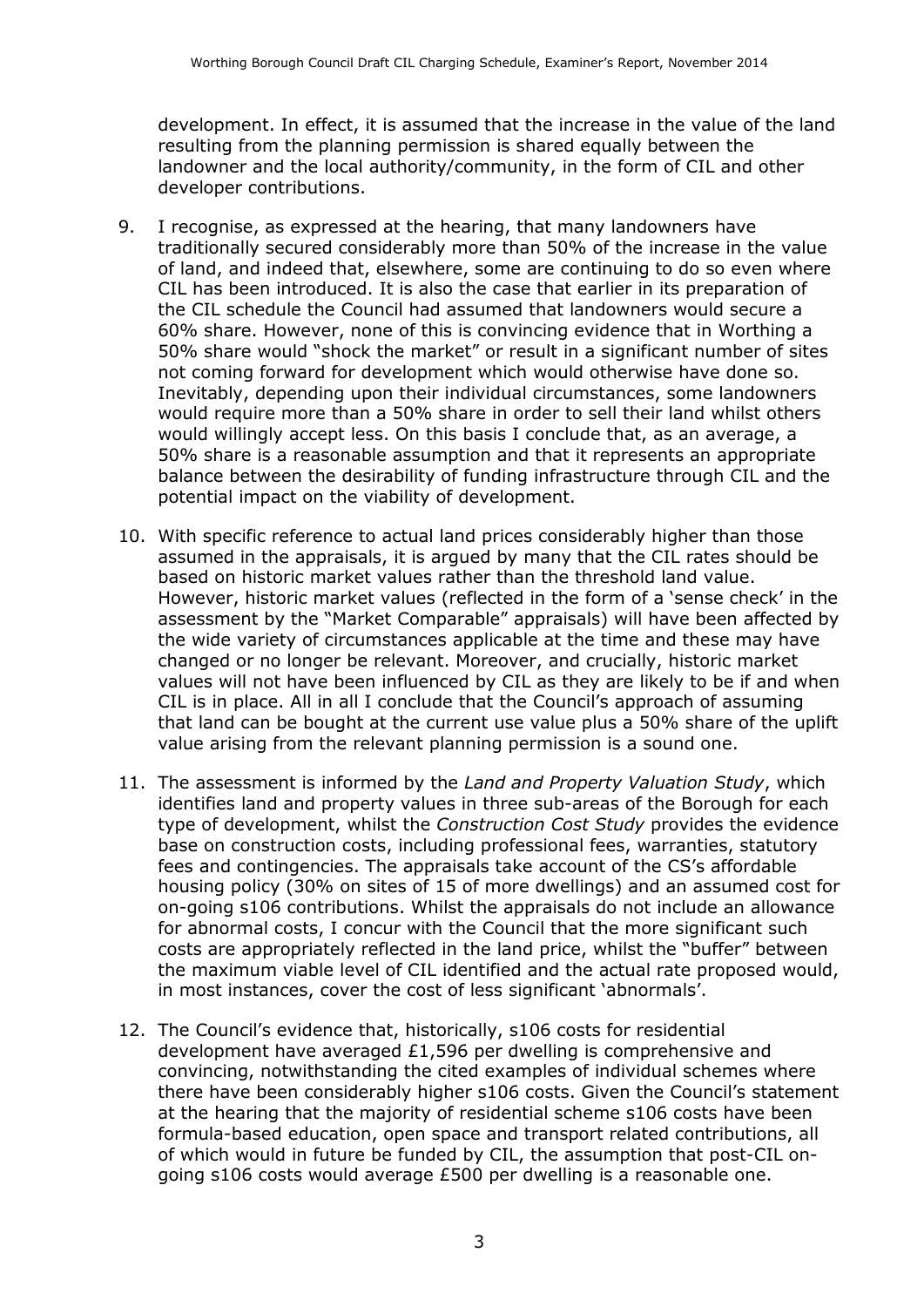13. However, it is not clear that there is potential for CIL to fund a significant element of the infrastructure historically secured through s106 agreements in connection with retail development. Therefore, the Council's assumption that s106 costs for retail would be likely to reduce from an average of £17 per sq m to £5 per sq m if CIL is in place is unpersuasive. Nonetheless, the additional appraisal work undertaken (CD06/13 updated 16 September 2014) indicates that, even if the historic average of £17 per sq m s106 costs for retail development were to continue post-CIL, the maximum viable level of CIL for each type of retail development would remain above the proposed £150 per sq m charge. The Council has indicated its intention to review its draft Regulation 123 list to ensure that developers are not charged for infrastructure through both CIL and planning obligations.

#### *Conclusion*

14. The proposed rates have been challenged in a number of ways: I consider the significant points in detail below and in two respects conclude that the proposed charges are not appropriately informed by the evidence and have thus recommended modifications. Nonetheless, the draft Charging Schedule is supported by detailed evidence of community infrastructure needs and the evidence itself which has been used to inform the Charging Schedule is proportionate, appropriate and in most cases robust.

# **Are the charging rates informed by and consistent with the evidence?**

#### *CIL Rate for Residential Development*

- 15. The *October 2013 CIL Viability Assessment* appraised five types of general purpose residential development (mixed residential, high rise apartments, low rise apartments, executive housing and suburban housing) on both greenfield and brownfield sites in areas of low, medium and high value property value, defined in paragraph 4.2 of the document. The updated appraisals (CD06/9) indicate that the proposed  $£100$  per sq m CIL levy could be viably charged, with a "buffer" of between £24 and £491 per sq m, for all categories of residential development in the medium and high value areas and for executive housing on greenfield sites in low value areas.
- 16. The CD06/9 appraisal assumes industrial value for brownfield land which the Council argues is representative of 'under-performing' land likely to be the subject of redevelopment. In response to the contention that not all residential development is likely to take place on low value brownfield land a separate appraisal (CD06/10) considers residential redevelopment of existing residential land. This identifies that, on such a basis, only low rise apartments, suburban housing and mixed residential development in high value areas would be viable with the proposed CIL charge, the latter being only just viable with a "buffer" of £2 per sq m. However, in the medium and high value areas all residential to residential development is shown to be viable without the CIL charge. Furthermore, I share the concern of some representors that the appraisal's assumption that a 0.2ha high value area site in Worthing in existing residential use could be secured for less than £400,000 does not pass a 'sense check'. And, whilst in general terms an assumed residential developer profit of 20% is reasonable, I accept that a higher profit may be appropriate for the developers of apartment schemes (bearing in mind the potential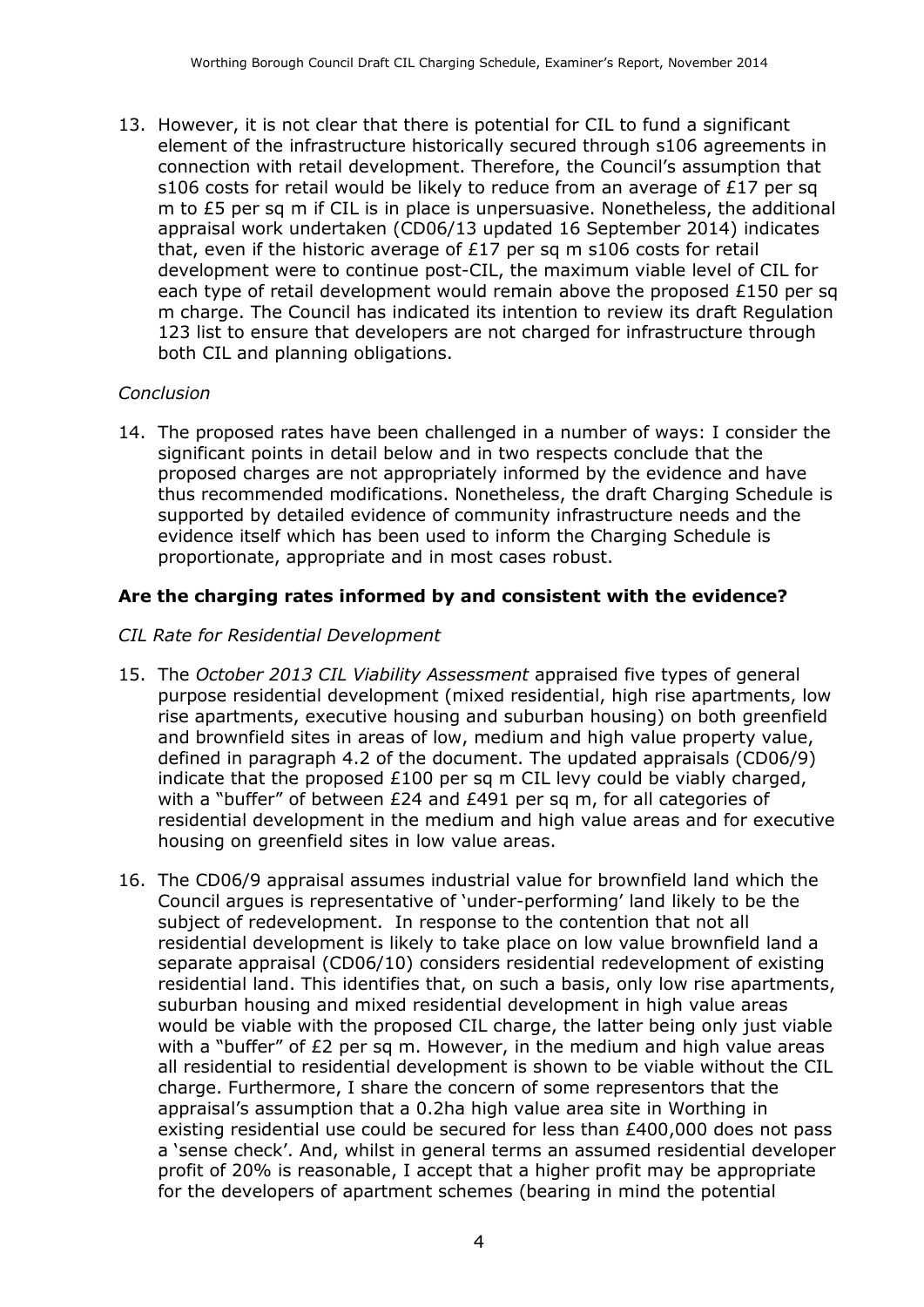difficulty in selling any of the dwellings until the development is entirely complete), particularly for smaller developers who do not have the volume home builders' ability to share costs and risks across a large number of developments.

- 17. On the other hand the appraisals do not account for existing floorspace which would be discounted from the CIL charge, reducing, or even eliminating, the CIL charge for residential development on existing residential land. Moreover, I accept the Council's contention that a developer's profit of significantly less than 20% is appropriate for, effectively pre-sold, affordable housing given the minimal risk.
- 18. On the submitted evidence, it is not possible to balance these various factors to clearly identify which residential schemes on existing residential land would be viable with the proposed £100 CIL charge. However, taking account of CD06/10 and the points outlined above, it is reasonable to assume that whilst some such schemes would be viable, the CIL charge would make others not. It is therefore necessary to understand the likely importance of residential development on existing residential land to the sites and scale of development identified in the CS: the CIL Guidance makes clear that charging authorities should set a rate which does not threaten the ability to develop viably the sites and scale of development identified in the relevant plan.
- 19. Based on the average rate of 190 dwellings per year<sup>2</sup>, the CS seeks to provide in the order of 2470 new dwellings to the end of the plan period in 2026. Document CD06/2 identifies that for the period 2013-2018 there are extant permissions for 1529 dwellings which are considered to be deliverable. With permission in place these developments would not be subject to CIL, although it is notable that around only 10% of these dwellings would be on existing residential sites. Additionally, the *Strategic Housing Land Availability Assessment* (SHLAA) *Review* identifies the availability/suitability of land for 969 dwellings (as of 1 April 2014), only 37 of which are sites currently in residential use. Together this provides for 2498 dwellings slightly more than the CS target, around only 200 of which are on existing residential sites.
- 20. The Council accepts that it is unlikely that every single existing permission and SHLAA site will be developed as envisaged and that, thus, some residential development on "windfall" sites is likely to be necessary to meet the CS housing target. I recognise that there cannot be an unlimited supply of suitable windfall sites in existing commercial, as opposed to residential, use. However, there is no persuasive evidence that the existing situation of the vast majority of new housing being developed on sites not currently in residential use will not continue for the current plan period. Consequently, I conclude that the residential redevelopment of existing residential sites is likely to be of minimal importance to the delivery of the sites and scale of development identified in the CS.
- 21. I recognise that there may be a need to increase housing provision in Worthing in the future and that this may require greater redevelopment of existing residential land. However, that would require a reviewed or new Core

 $\overline{a}$ 

<sup>2</sup> See footnote 1.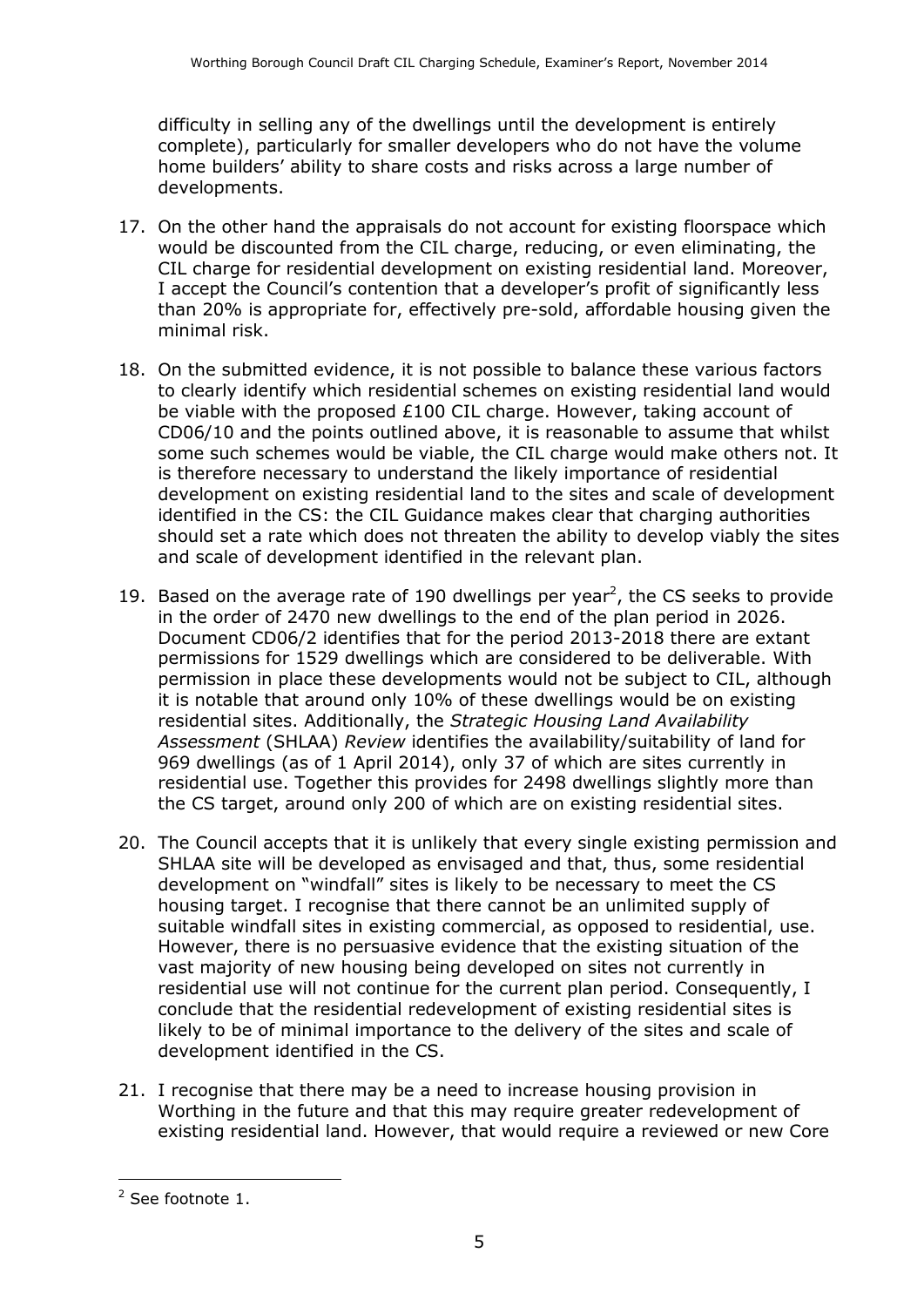Strategy, whereas the CIL schedule must be considered against that which was adopted in 2011.

- 22. Given the likely effect of the proposed CIL charge on the viability of some residential schemes on existing residential land it has been suggested that such development should be the subject of a zero rate. However, whilst the Regulations permit rates to be varied by geographical zone, intended use and gross internal area/number of units, they do not permit variation based on the existing use of the land. Consequently, the only feasible way to ensure that the proposed CIL charge would not make any residential to residential development unviable would be to zero rate all residential development in the Borough. This would reduce the forecast CIL income by around 60%. Given the likely minimal importance of residential to residential development to the delivery of the sites and scale of development identified in the CS, this would not represent an appropriate balance between securing the funding of infrastructure and the potential impact on the economic viability of development.
- 23. Nonetheless, the updated appraisals of general purpose housing (CD06/9) indicate that in low value areas only executive housing on greenfield land would be viable with the proposed  $£100$  CIL charge, although on the basis primarily that little residential development would be likely to come forward in these locations, the Council has concluded that a separate rate should not be set for these areas. However, this argument is not logical in terms of striking an appropriate balance. The updated appraisals show that, whilst viable in their own right, it is the proposed £100 CIL charge which in low value areas would make unviable executive housing on brownfield land, suburban housing on greenfield land and mixed residential development on both greenfield and brownfield land. Consequently, by imposing a £100 CIL charge it is very likely that this development would not materialise and thus no CIL income would be secured. Conversely, if no CIL were to be charged on residential development in low value areas, little or no CIL income would be foregone but the potential for otherwise viable residential development to come forward to contribute towards housing needs would be significantly increased.
- 24. Notwithstanding the evidence of the updated (September 2014) appraisals, the Council has argued that in recent months the housing market has improved in the low value areas and refers to the recent Cissbury Chase development (located in a low value area) achieving average prices per sq m significantly higher than the Yeoman Chase development, located in what is described as a medium value – edge of low value area. Additionally, September 2014 ZOOPLA data indicates that for Broadwater, one of the low value area wards, the current average house price per sq m is around the same as that of the medium value areas when the value areas were set in the *October 2013 CIL Viability Assessment*.
- 25. Whilst this evidence is, to some extent, supported by the contention of some representors that there are two rather than three residential value areas in Worthing, it is little more than anecdotal. Therefore, although more recent, this evidence should not override the detailed analysis and appraisal work set out in the *October 2013 CIL Viability Assessment* as supported by the *Land and Property Valuation Study*, which clearly points to a nil rate for residential development in low value areas. Moreover, given that the CIL Guidance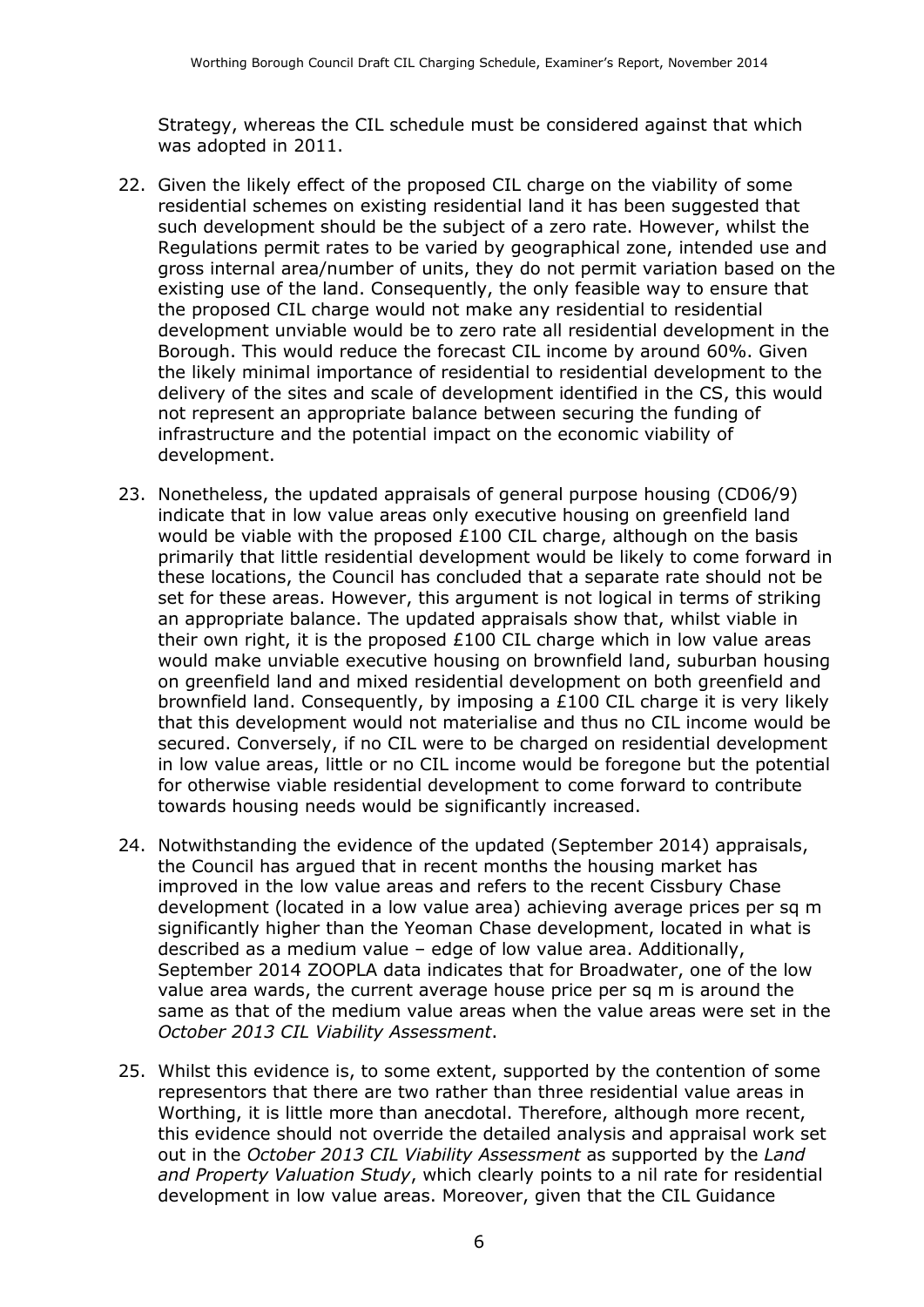indicates that development cost, including policies on affordable housing, should be taken into account when setting CIL rates, it would not be appropriate to assume that affordable housing requirements could be reduced to make residential development in the low value areas viably able to pay the proposed £100 per sq m CIL charge.

- 26. Two rates for residential development would of course make the Charging Schedule more complicated and the CIL Guidance advises against overly complex schedules. However, geographical zone-based rates are common amongst adopted CILs and, even with a nil rate for residential development in low value areas, Worthing's schedule would remain relatively simple.
- 27. I accept that defining boundaries between zones is not easy and that almost inevitably zones will include some development out of kilter with that which predominates in the area. Indeed, it is possible that the Cissbury Chase and Yeoman Chase evidence referred to above reflects this. It is thus likely that with a nil rate for the low value areas some residential development which would be viable with the £100 CIL charge will take place and that a small amount of CIL income will be foregone. However, this in an almost inevitable feature of CIL: there will always be development which, in reality, could viably pay a higher level of CIL than the rate proposed.
- 28. At the hearing the Council referred to the possibility of Exceptional Circumstances Relief being applied in respect of residential development in low value areas made unviable by CIL. However, its name implies that this relief should be applied to development which is exceptionally not viable because of CIL. In this case the evidence clearly identifies that most residential development in low value areas would not be viable and thus a finding that, in reality, a specific such scheme could not viably pay the proposed CIL charge would not be an exceptional circumstance. Notwithstanding this, whether or not the Council decides to introduce an Exceptional Circumstances Relief policy is primarily not a matter for consideration in the Examination.
- 29. Consequently, I conclude that the proposed £100 CIL charge for residential development in low value areas (as defined in paragraph 4.2 of the *October 2013 CIL Viability Assessment*) is not supported by the evidence and thus modification **EM1** is necessary to set a nil rate for such development in these areas.
- 30. The majority of points addressed above apply equally to sheltered housing as to general purpose residential development, and based on the specific updated appraisal undertaken (CD06/12), maximum viable CIL levels for sheltered housing generally lie in the middle of the range of levels for the other appraised types of residential development as set out in paragraphs 15 and 16 above. In addition to concerns about appraisal assumptions which are addressed elsewhere in this report, it is contended that sales rates for sheltered housing are much slower (and empty property costs are thus higher) than assumed by the Council. Whilst the respresentor's evidence on this is surprising, it is also persuasive. However, equally persuasive is the evidence submitted at the hearing about likely sales values of the representor's own 'retirement living' developments which are significantly higher than those assumed in the Council's appraisals.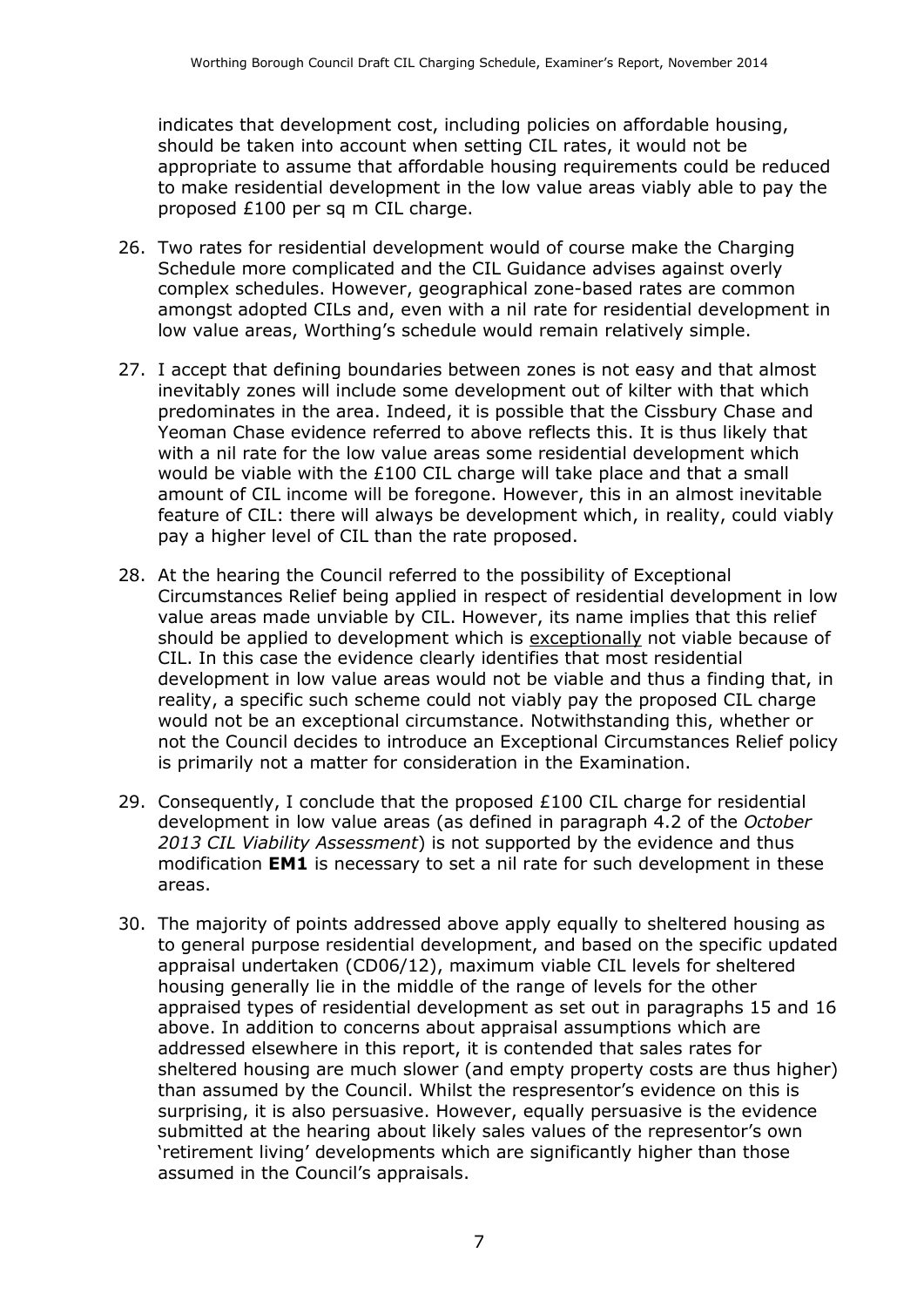- 31. There is not the detailed appraisal work necessary to accurately compare the negative impact on scheme viability of the slower sales rate with the positive impact of the higher sales values. However, the latter would inevitably go some way, at least, towards offsetting the impact of the former. Moreover, modification EM1 would set a nil CIL rate for sheltered housing in the low value areas and, in the medium and high value areas, the minimum "buffer" between the maximum viable CIL rate for such development and the proposed £100 per sq m rate is £42 per sq m. Consequently, even accounting for slower sales rates than assumed by the Council, it is unlikely that CIL would threaten the viability of most sheltered housing development in the Borough.
- 32. In conclusion, the evidence demonstrates the need to set a nil rate for residential development in lower value areas, in order that CIL does not threaten the viability of such development in these locations. However, for the remainder of the proposed charging area, the residential rate is appropriately informed by and is consistent with the evidence.

# *CIL Rate for Retail Development*

j

- 33. In response to arguments that the appraisals of retail development set out in the *October 2013 CIL Viability Assessment*<sup>3</sup> do not adequately reflect the full range of retail development likely to come forward in the Borough, the Council undertook, and submitted to the Examination (CD06/13), a number of further appraisals of different types of retail development. Together with the October 2013 assessment, the additional appraisals cover a comprehensive range of retail development from a 100 sq m general retail store and a 150 sq m food store, through a 1500 sq m and 2000 sq m supermarket to a 5000 sq m retail warehouse and a 7500 sq m food superstore. As referred to above separate results are provided assuming a £5 per sq m and a £17 per sq m on-going s106 cost. The results indicate that, assuming the higher on-going s106 cost, all the appraised retail developments could comfortably pay the proposed £150 per sq m CIL rate and that, even on brownfield land, there would be a minimum "buffer" of £30 per sq m between the maximum CIL which would be viable and the rate proposed.
- 34. The appraisals do not include demolition costs. However, taking account of the reduction in CIL for existing floorspace (not included in the appraisals but almost inevitable if demolition is involved) and the "buffer" between the maximum CIL rate shown to be viable and the proposed £150 per sq m charge, it is likely that, notwithstanding such costs, most retail development would remain viable with CIL in place. Given that fit-out costs for retail development can vary so significantly between different specific operators it makes sense for the assumed costs and values in the appraisals to be based on a retail 'shell' and I have seen no persuasive evidence to indicate that the assumed such costs, based on analysis by Gleeds, or the related assumptions for professional fees, are inaccurate or inappropriate. Bearing in mind that the

 $3$  A representor states that the detailed appraisals were not made available. I cannot say whether or not this was the case at the time the comment was made. However, the appraisals were available on the Examination Website during the period in which all representors were invited to submit statements in response to the Main Issues and Questions for the Examination which I posed.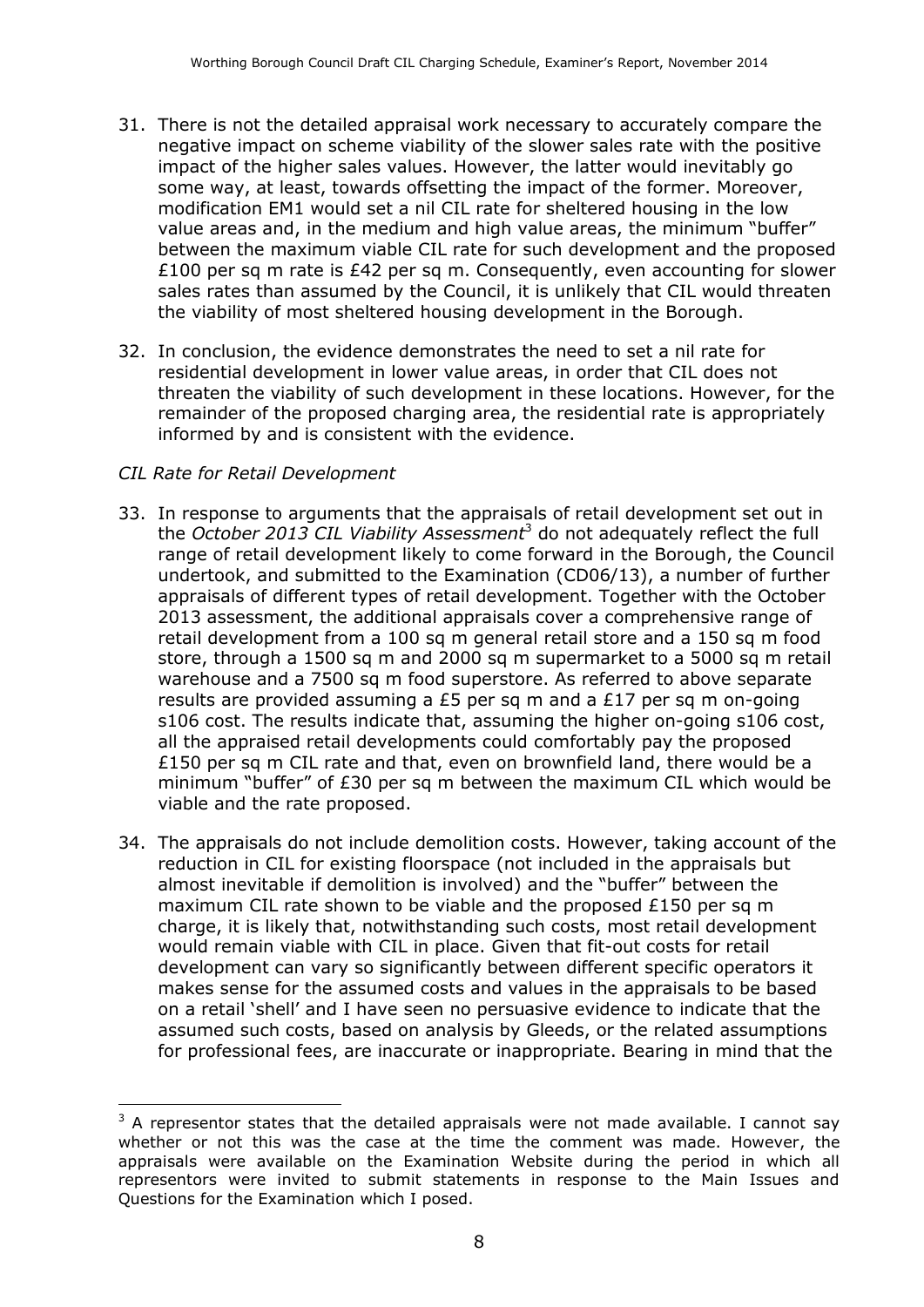majority of retail development is pre-let or pre-sold the assumed developer's profit of 17.5% is also appropriate.

- 35. The maximum viable CIL rates indicated by the appraisals generally vary more by type of retail use (eg food retail versus general retail) than they do by size of development and, thus, the evidence does not support a differential CIL rate for smaller and larger retail development. The appraisals indicate that a higher than proposed CIL charge could be viably levied on certain types of retail development (eg general retail). However, whilst other authorities have done so, there is no specific evidence to indicate that Worthing Borough Council's decision not to do so means that it has not struck an appropriate balance in setting its rate, bearing in mind the need to avoid selective assistance resulting from differential rates and the desirability of an uncomplicated schedule. The key point is that the evidence demonstrates that the viability of most retail development likely to come forward in the borough would not be undermined by the proposed £150 per sq m charge. That the proposed rate is significantly higher than retail rates proposed or in place in other districts in the area is not evidence that a £150 per sq m levy would be likely to render unviable otherwise viable retail development in Worthing.
- 36. Although it is not a factor specifically tested in the appraisals, the Council does not contradict the contention that the proposed retail CIL charge could threaten the viability of retail development which incorporates car parking in a building (eg a multi-storey or undercroft car park). I concur with this point and it is common sense evidence that such car parking provision, on which CIL would be levied, would be unlikely to add any more value to a development than would an open car park on which CIL would not be levied. The Council envisages that there will not be many such developments during the plan period, although that does not address the potential viability problems for the schemes which do come forward, even if there are only a small number of them. Moreover, the CS identifies retail development in Worthing town centre as an important element of the Borough's regeneration. The Council also suggests that a developer could apply for planning permission for the car park separately from the retail unit to avoid having to pay CIL on the car park. However, even if feasible, this would be unnecessarily complicated. Consequently, given the potential for CIL to undermine the viability of retail development incorporating ancillary car parking in buildings, it is appropriate to specifically exclude ancillary car parking from the CIL charge. Modification **EM2** is therefore necessary.
- 37. In conclusion, and modification EM2 aside, the rate for retail development is informed by and consistent with the evidence.

#### **Does the evidence demonstrate that the proposed charge rate would not put the overall development of the area at serious risk?**

38. Assuming that the CIL schedule is modified in accordance with my recommendations, the evidence suggests that the sites and scale of development set out in the Core Strategy would remain viable with CIL in place. I reach this conclusion notwithstanding the fact that the *October 2013 CIL Viability Assessment* was prepared prior to the enactment of the 2014 CIL Regulations. Moreover, bearing in mind the "buffer" between the maximum CIL level identified to be viable for each type of development and the proposed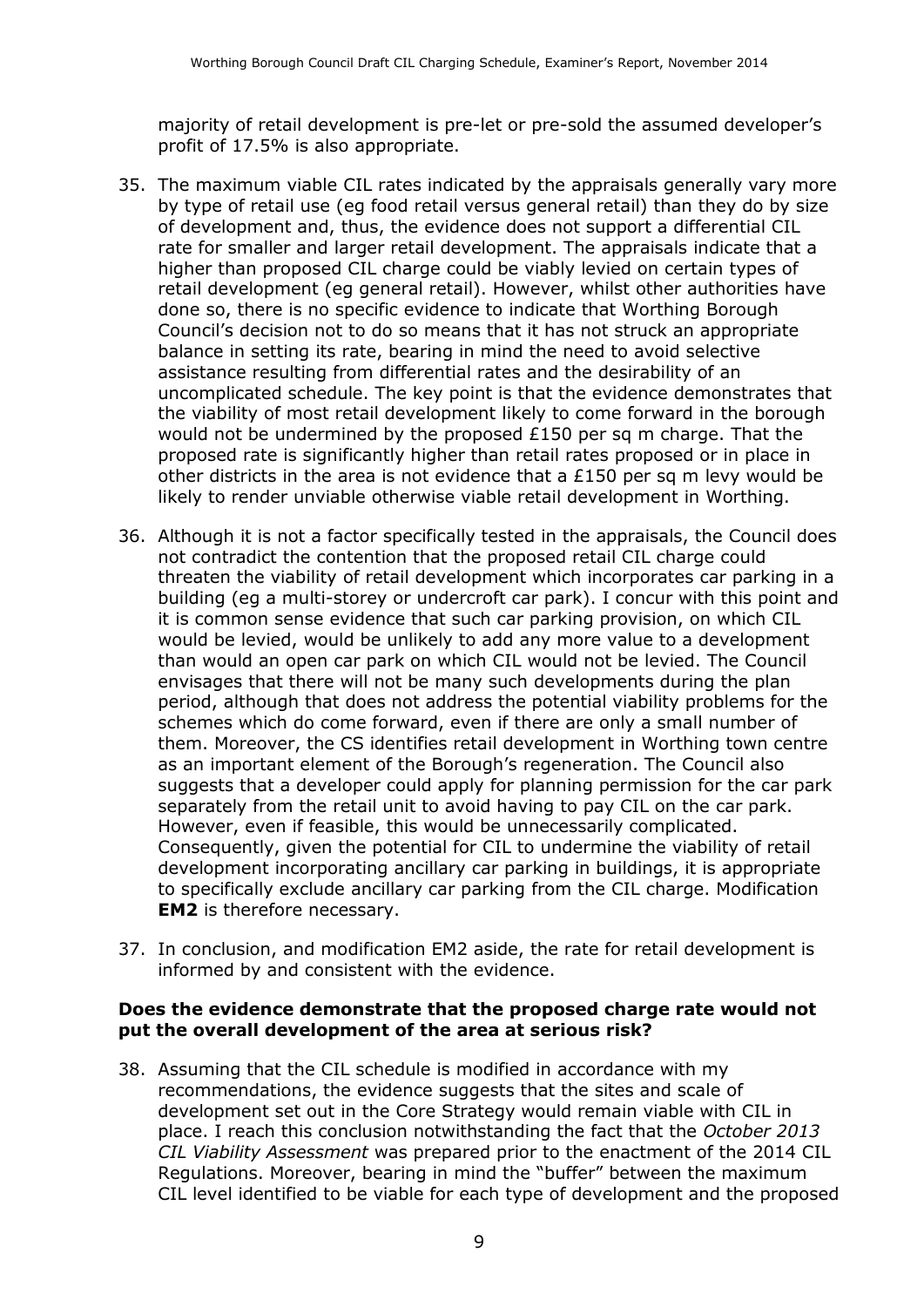charges, I am satisfied that other detailed criticisms of the appraisals' assumptions would be unlikely have a significant impact on the viability of development.

39. Consequently, CIL would be unlikely to put the overall development of the area at serious risk.

### **Conclusion**

40. Changing economic circumstances have been a feature of the period during which the Council has sought to develop its CIL schedule. However, my recommendations are based on the detailed viability evidence as set out in the *October 2013 CIL Viability Assessment* and the September 2014 Revised and Additional Viability Appraisals. Other, essentially anecdotal, evidence about improved economic conditions is not an appropriate basis on which to make recommendations about the schedule, although it may point to the desirability of a fully evidence-based early review of the schedule.

| <b>LEGAL REQUIREMENTS</b>                              |                                                                                                                                                                                                                                                                                                                              |  |
|--------------------------------------------------------|------------------------------------------------------------------------------------------------------------------------------------------------------------------------------------------------------------------------------------------------------------------------------------------------------------------------------|--|
| National Policy/Guidance                               | The Charging Schedule (modified as<br>recommended) complies with national<br>policy/guidance.                                                                                                                                                                                                                                |  |
| 2008 Planning Act and 2010 Regulations<br>(as amended) | The Charging Schedule (modified as<br>recommended) complies with the Act<br>and the Regulations, including in respect<br>of the statutory processes and public<br>consultation, consistency with the<br>adopted Core Strategy and<br>Infrastructure Delivery Plan and is<br>supported by an adequate financial<br>appraisal. |  |

41. In the light of the above, and having regard to all other matters raised in writing and at the hearing session, I conclude that subject to the modifications set out in the Appendix the Worthing Borough Council Community Infrastructure Levy Charging Schedule satisfies the requirements of Section 212 of the 2008 Act and meets the criteria for viability in the 2010 Regulations (as amended). I therefore recommend that the Charging Schedule be approved.

*Malcolm Rivett*

EXAMINER